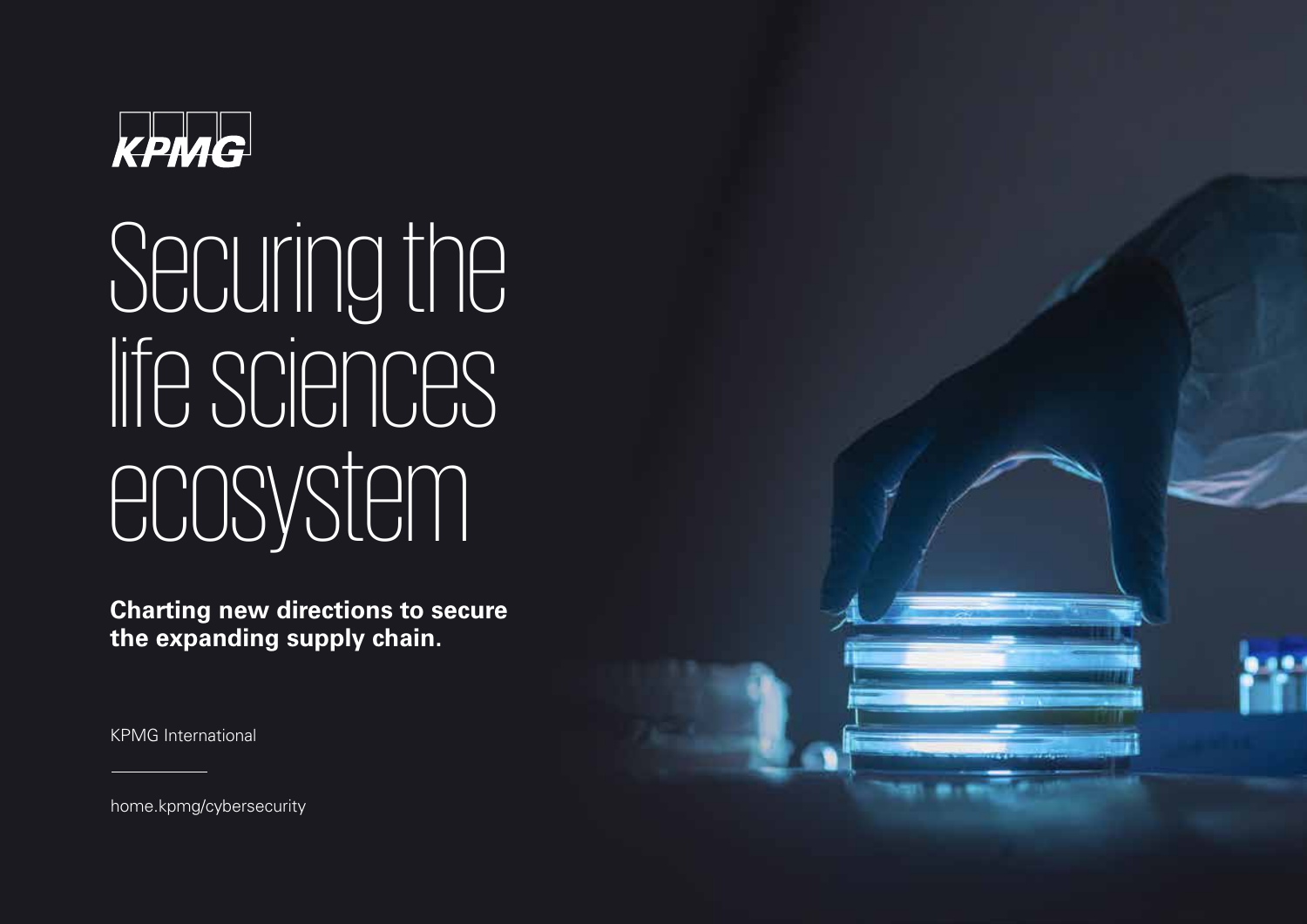# **Contents**

| <b>Foreword</b>                                                                                                                               |
|-----------------------------------------------------------------------------------------------------------------------------------------------|
|                                                                                                                                               |
|                                                                                                                                               |
| Supplier risk is expanding to the Nth-degree                                                                                                  |
|                                                                                                                                               |
| Let's make smarter choices on data security and privacy entertainment and $\left\  \right\ $                                                  |
| <b>Regulators now have a timely opportunity to drive progress</b> $\longrightarrow$ $\longrightarrow$ $\longrightarrow$ $\uparrow$ $\uparrow$ |
| Working together to evolve ecosystems $\bullet$ . The contract of $\left[\begin{matrix} 1 & 1 \end{matrix}\right]$                            |
| How KPMG can help + 2000 1 2000 1 2000 1 2000 1 2000 1 2000 1 2000 1 2000 1 2000 1 2000 1 2000 1 2000 1 2000 1                                |
| Our authors $\qquad \qquad \blacksquare$                                                                                                      |
| Contacts <del>Designation</del>                                                                                                               |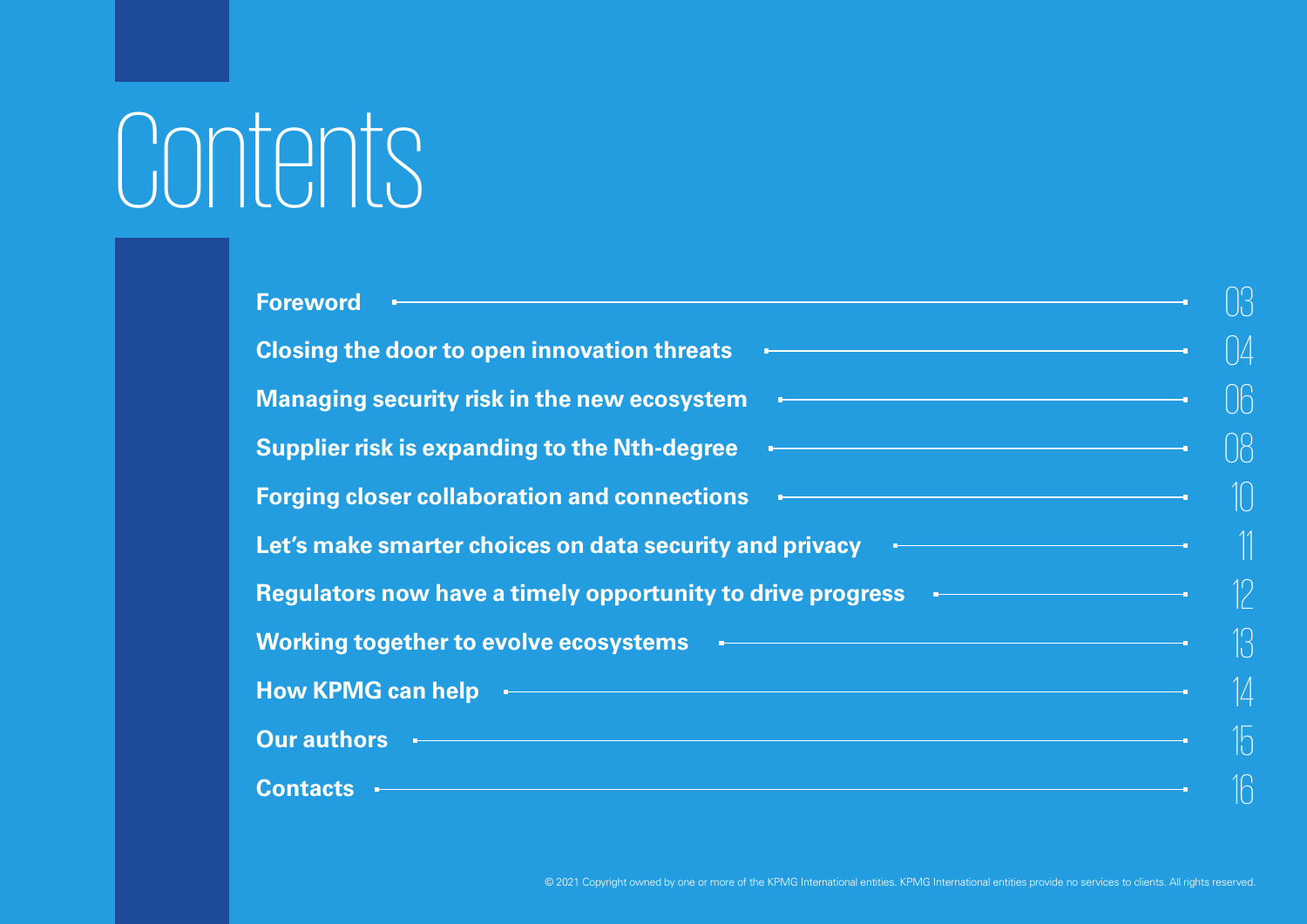# **Foreword**

Today's healthcare and life sciences sectors rely on an increasingly complex network of relationships that link researchers, clinical trials professionals, healthcare providers, manufacturers, regulators and patients in the reliable delivery of precise treatments and professional care.

The sharing of sensitive medical information and data among the array of connected stakeholders is enabling better, faster and more personalized treatment and care, while convenient remote and mobile access continue to enhance today's capabilities. Emerging technologies such as 5G networks are accelerating connectivity across the value chain, and technology providers are becoming an integral part of life sciences companies' operations and partnerships.

As today's vital health networks and connections become more seamless and sophisticated, however, cyber security threats are soaring. The healthcare sector was the most targeted vertical for ransomware in 2020.<sup>1</sup> These costly and destructive ransomware attacks — often spread by vulnerable third party suppliers — are making global headlines and raising a red flag on the critical need for organizations to secure the complex ecosystems they rely on.

According to the *[KPMG 2021 CEO Outlook Survey](https://home.kpmg/xx/en/home/insights/2021/08/kpmg-2021-ceo-outlook.html)*, since the global pandemic outbreak, supply chain and cyber security risk have risen to become the leading threats to growth over the next three years. And for life sciences, of course, supply chain risk is even more pertinent amid the industry's current role in supporting COVID-19 vaccination programs worldwide.

To add to the industry's growing complexity and risk challenges, life sciences businesses — traditionally concerned with managing only third party suppliers — today find themselves in a vast new risk-charged world of fourth, fifth and even sixth parties. These include the cloud services, IT providers, partners and affiliates that define today's modern extended enterprise.

Amid the rapid pace of both innovation and emerging threats, traditional approaches to third party assurance are no longer fit for purpose. The industry doesn't consist of traditional 'castles' with defined perimeters. The industry resembles 'city states', with an extended ecosystem of parties working together to ensure a common approach to securing data.

While third party risk management, monitoring and innovation are not new challenges, gaining a precise view of your organization's role in today's modern ecosystem, understanding your data-sharing capabilities and identifying vulnerabilities amid the intersection of emerging risks have become critical. Organizations hoping to compete and thrive in the future will inevitably need to pursue greater industry collaboration, leverage security rating and real-time monitoring capabilities, and improve data management amid growing reliance on cloud services.

Today's reality is pushing the boundaries and pace of digital transformation. Unlocking new ways to enhance ecosystem capabilities and security in the digital era will likely spell the difference between success and failure.

In collaboration with KPMG cyber professionals working with clients from around the world, this paper looks at current challenges and emerging solutions that have the potential to help businesses implement secure modern ecosystems which reduce risk, build trust, improve privacy, drive ongoing innovation and manage compliance. And as cyber threats and risk continue to proliferate, there is no time to lose.



**Caroline Rivett** Global Cyber Security Life Sciences Leader and Associate Partner KPMG in the UK

<sup>1</sup> 2021 Ransomware Threat Report, Unit 42 Palo Alto Networks, 2021.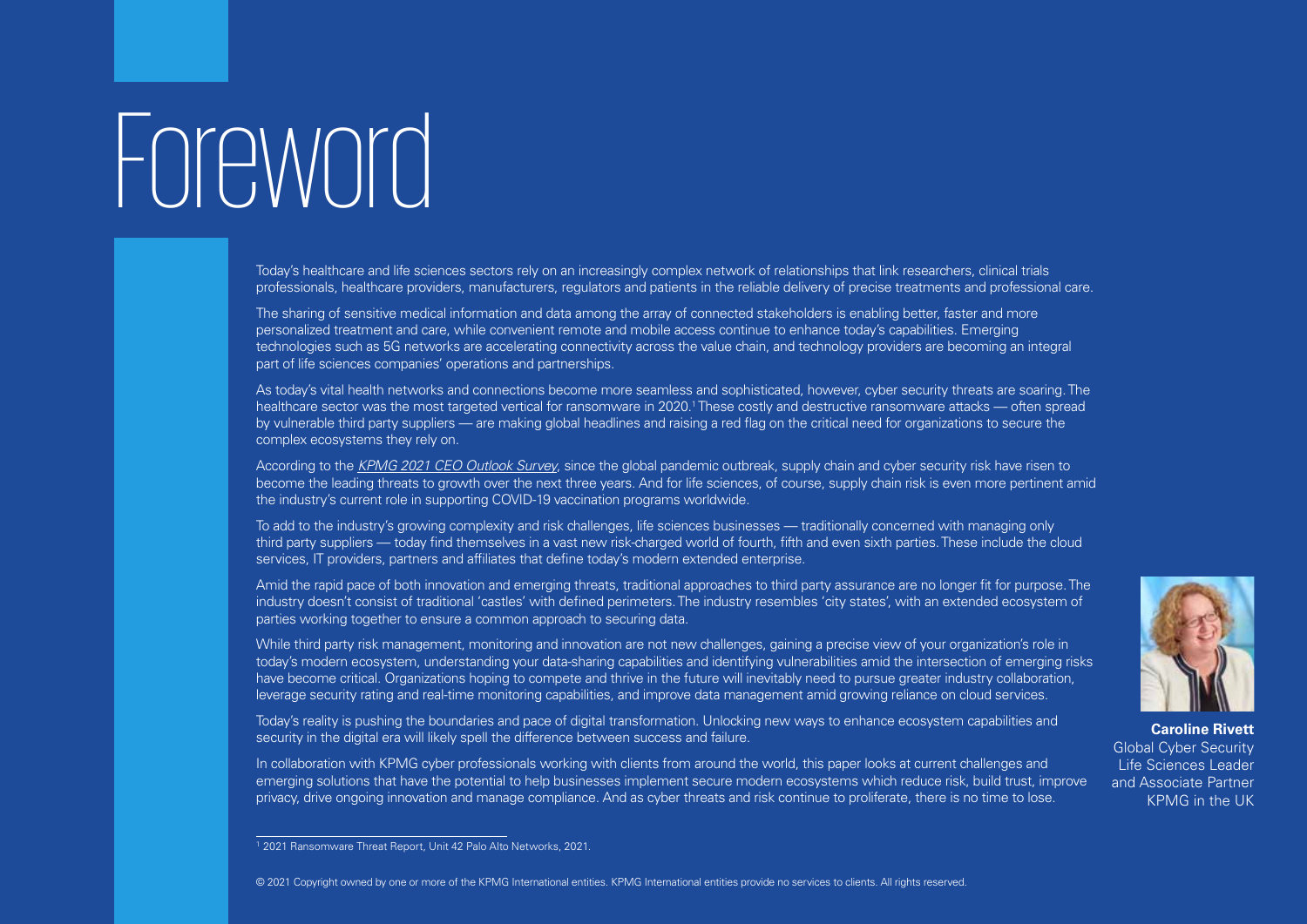### Closing the door to open innovation threats

Understanding and effectively managing the third party ecosystems supporting today's businesses has become more challenging than ever amid the rapid proliferation of new, digitally enabled, open innovation models.

KPMG professionals are seeing back doors being written into critical commercial and open-source software that, once embedded, unlock dangerous opportunities for bad actors to deploy malware into otherwise secure infrastructures. Those back doors can lie dormant, appearing benign, until activated by an attacker. Polymorphic malware that changes its identity features to evade detection, typically introduced by a subverted security or management tool, can quickly undermine even the most hardened security environment.

To compound that challenge, gaining clear visibility into today's increasingly broad and complex supply chains via legacy third party risk management is becoming extremely difficult.

### **Historically**

An organization might become aware of a potential supplier related incident and use external security monitoring tools to identify and respond to indicators of compromise. The affected organization might be inundated along the way by requests from anxious clients seeking to confirm that their data is secure. This unfolding process can often overwhelm the victimized business, resulting in a lack of timely action and guidance to clients.

### **Currently**

Techniques in third party security are being developed to address such threats. Security ratings and monitoring companies are starting to help organizations utilize more relevant data based on need. Also, the use of artificial intelligence and machine learning can advance the monitoring of anomalous behavior. These tools can integrate multiple data sources, which can then be used to learn what risks may persist beyond those provided by a single analyst.

In addition, the US National Institute of Standards and Technology and others are developing capabilities like the Open [Security Controls Assessment Language](https://pages.nist.gov/OSCAL/) (OSCAL) to enhance communication, standardization and automation of security control data. Initially created to support the US government, this framework is now being used commercially to deliver better visibility and frequency of critical assessment data.

### **Case** study **Unlocking the power of higher risk-visibility**

Working with a financial services client, KPMG in the US recently used its Continuous Assessments and Monitoring model to explore how best to move from point-in-time assessments to a more proactive, risk-based approach to third party security. In our proof of concept, near real-time security control data collection was configured between the client and a third party, standardized using OSCAL and tested for compliance against Service Level Agreements (SLAs). The model demonstrated the power of increased risk visibility, how it can enhance the client's risk posture understanding, and how they could automatically address issues as they arise.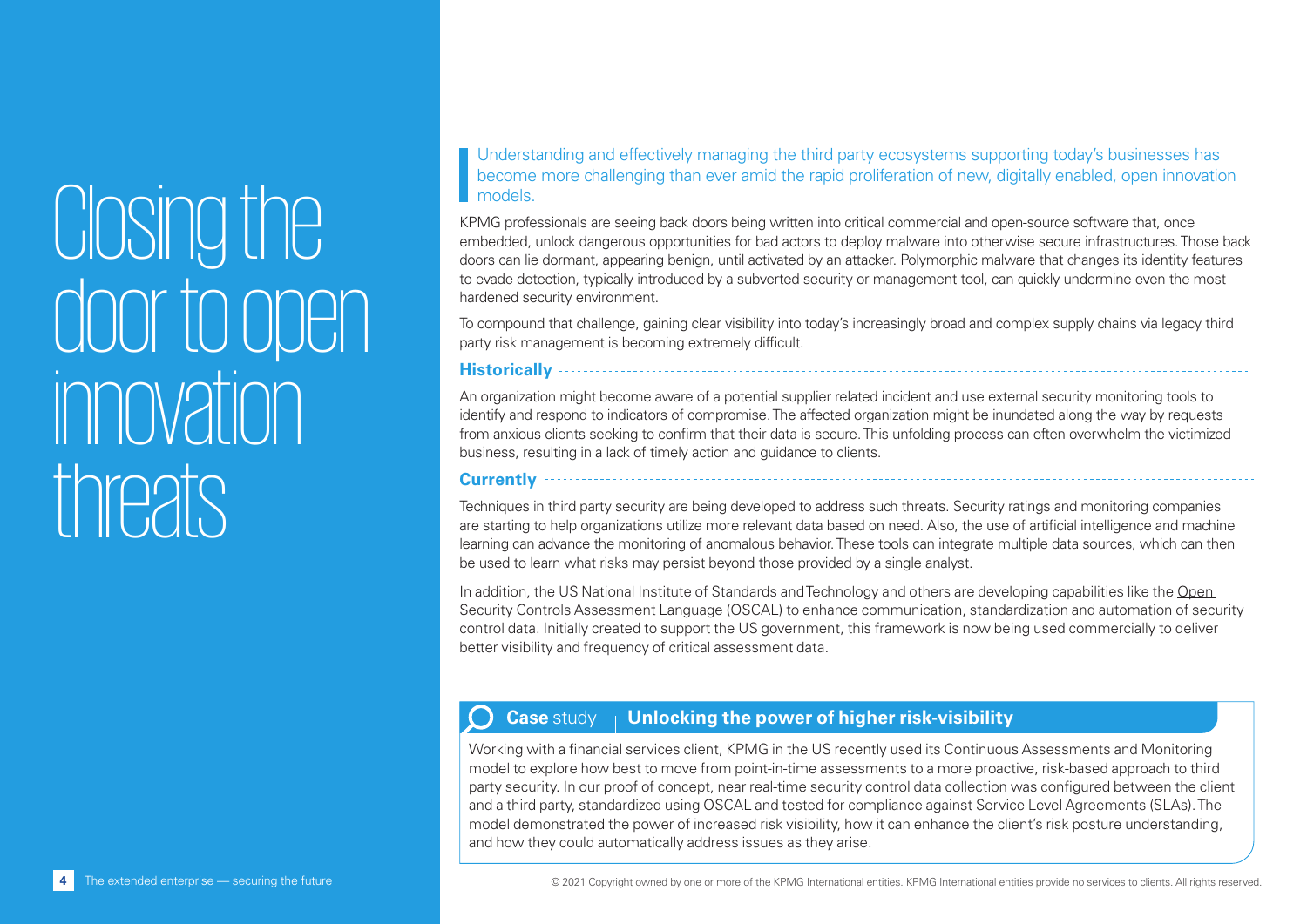

**ALEAN**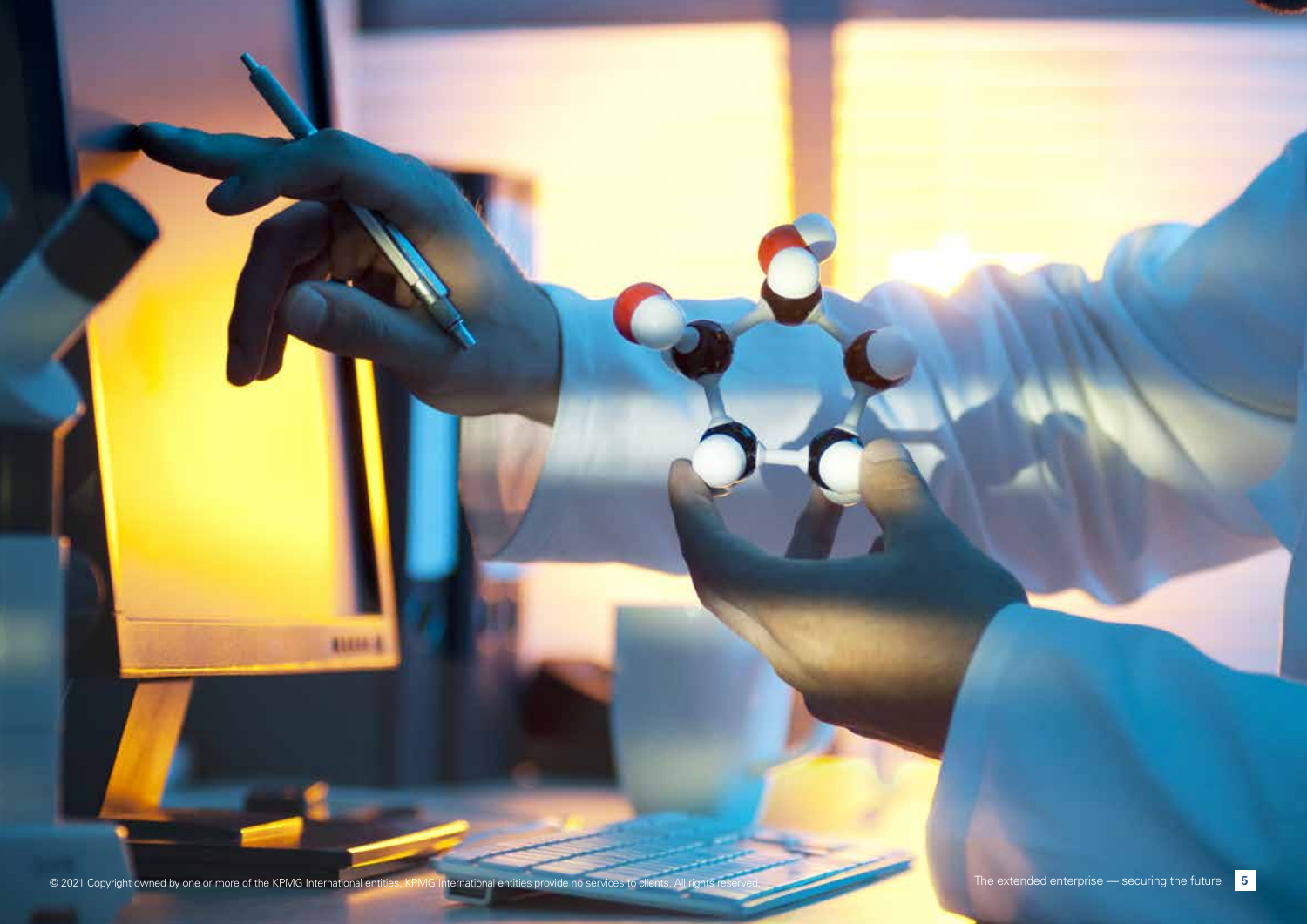### **Managing** security risk in the new ecosystem

Today's typical enterprise is being inundated with vast volumes of confidential data and intellectual property traversing its ecosystem. Of course, understanding the flow of data moving across a supply chain has always been critical to gauging supply chain risk. But in today's ecosystems, those data flows are becoming increasingly complex and opaque. Amid rapid advances in technology, the variety and number of threats and vulnerabilities to business data is growing, and amongst that, third party incidents are on the rise.

As challenging as it is today, identifying ecosystem risk is critical to understanding the potential threat to your organization. Clarity on the following is critical:



### **Your organizations place in the ecosystem**

The first step in the risk management process is understanding where your organization is situated within the ecosystem. The organization must understand its internal and external environments and determine its mission-critical information assets, where they exist and how they flow across this system. This will enable a risk-based approach that's solidly focused on protecting all critical information.



### **Data sharing**

With threats and risks in this model being significantly different, one supplier's impact on clients, upstream or downstream, can now mean a loss of service, integrity or data. These data supply chain dependencies mean we need to aggressively understand connectivity, data sharing and relationships with every ecosystem partner. This includes understanding the ongoing level of data sharing between businesses and suppliers. Smart ecosystem stakeholders are now having deeper conversations about fourth parties and concentration risk, for example.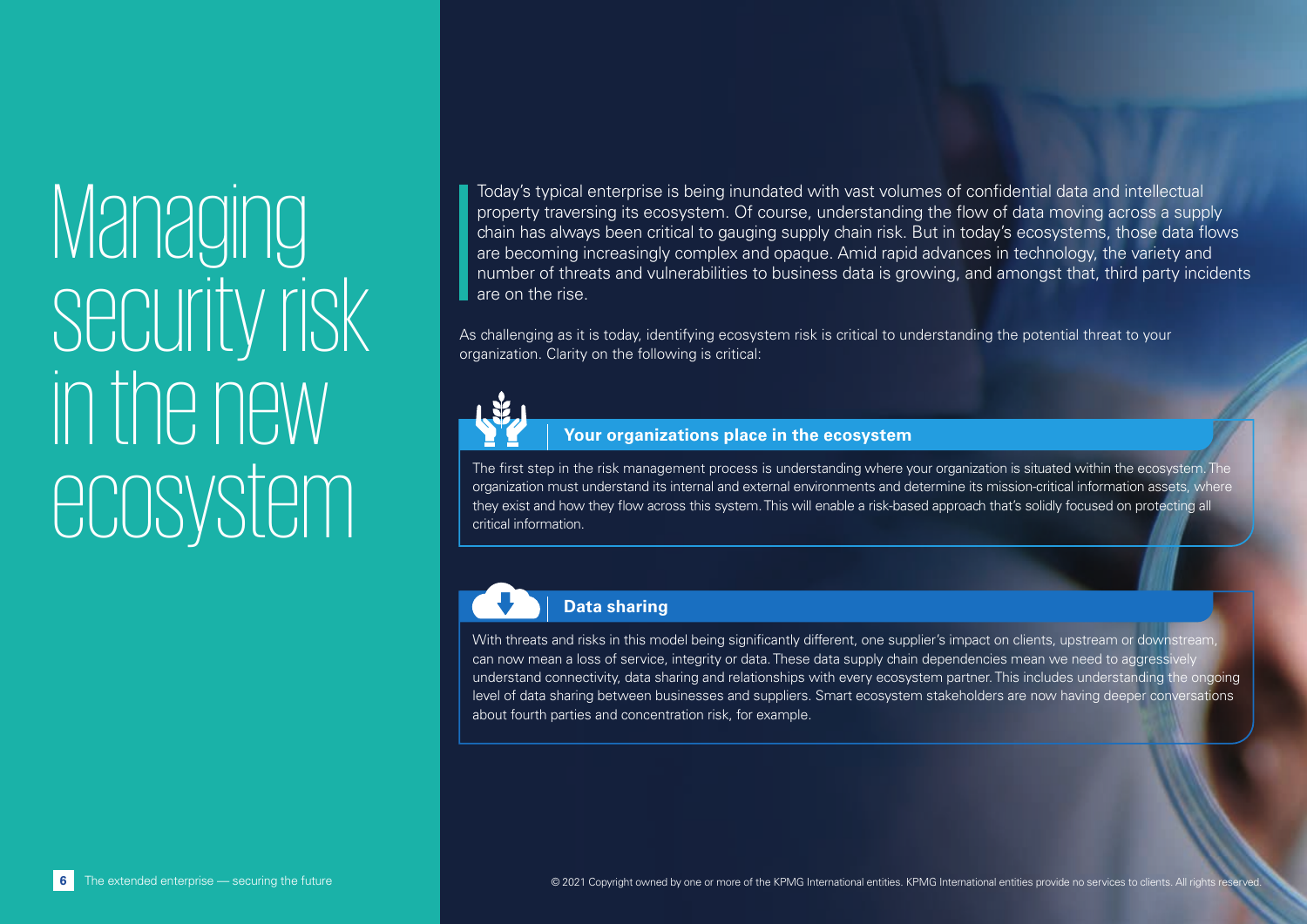### **Cloud security**

The ongoing migration to cloud services, which has been dramatically accelerated in response to the pandemic's disruptive impact, also increases the potential for internal and external threats. Attacks compromising business email, for example, can now more easily invade clients and suppliers. But the shift to cloud infrastructure has put businesses in an unusual position. The ability to gain assurance of major cloud providers' security architecture remains limited, yet business users are accountable for lost or compromised data if cloud services are breached.

In general, the cloud has modified the risk landscape in the supply chain and is forcing businesses to be creative in their methods to gain assurance or re-evaluate their risk appetite. Given the proliferation of cloud hyperscale providers, the issue of cloud security risk may be something that only a regulator can address at a systemic level.



### **Intersection of risks**

In addition to cyber and data risk, organizations are looking more closely at the intersection of several different types of risks in the ecosystem. For instance, does financial resilience potentially indicate future cyber risk? Advanced analytics and machine learning models are starting to identify such potential risk scenarios and reveal significant potential issues downstream. As risk models, better access to ecosystem data, and improved technology become part of the third party security toolkit; management will enhance their risk visibility and ability to make cyber risk-enabled decisions.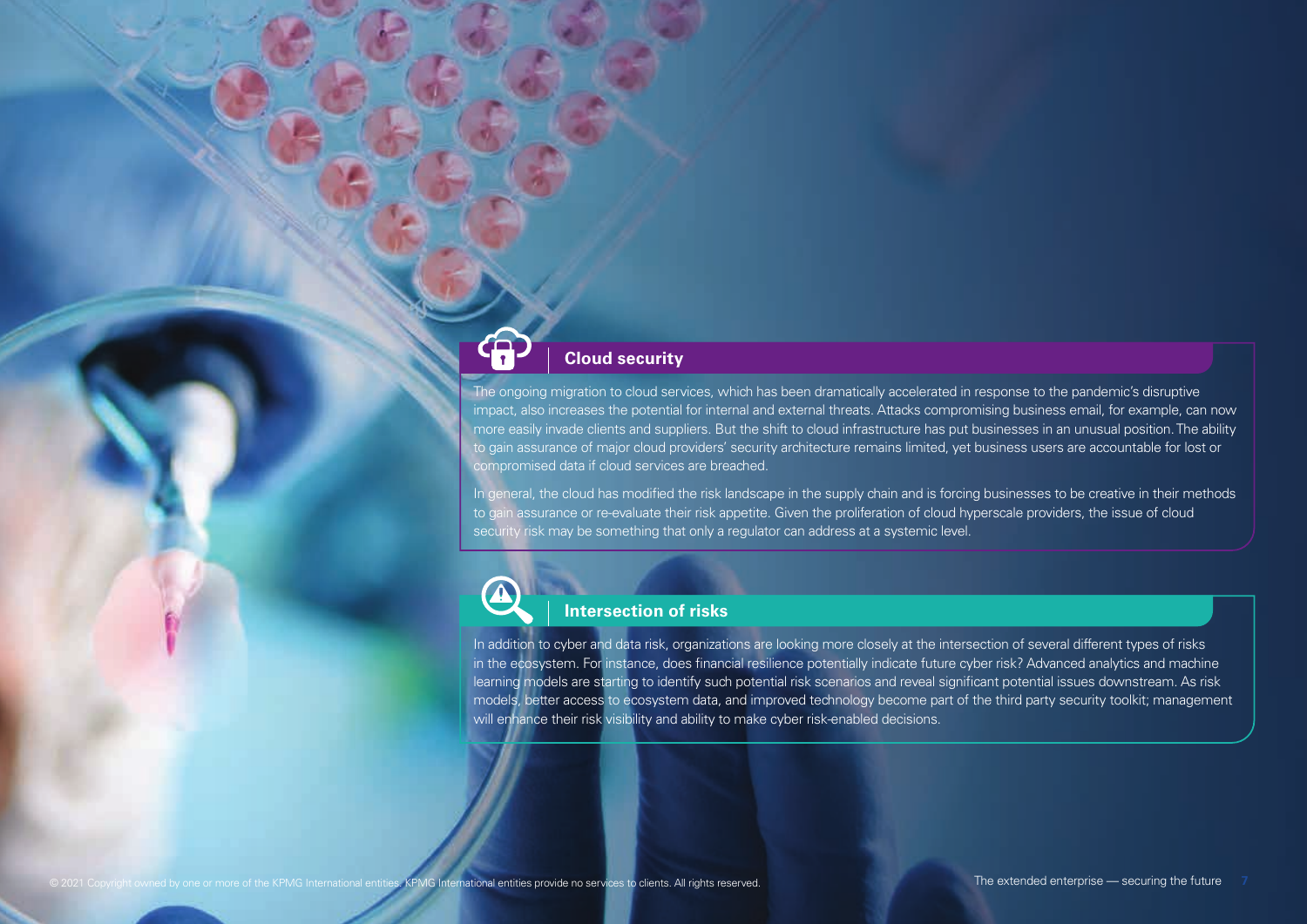### Supplier risk is expanding to the Nth-degree

The fourth party risk topic continues to resonate among regulators and clients as organizations struggle to understand where their data is being shared beyond their immediate vendors. Primary client data in the data supply chain can now raise new concerns regarding fifth and sixth parties and beyond — today's so-called Nth parties. KPMG's *Third Party [Risk Management Outlook 2020](https://home.kpmg/xx/en/home/insights/2020/08/third-party-risk-management-outlook-2020.html)* report notes that 72 percent of businesses we surveyed said they urgently need to improve how they assess fourth party suppliers.

The challenge has been agency, visibility and practicality — and its growing complexity concerns business leaders across all industries. Additionally, the increasing concentration of suppliers in the fully cloud-based ecosystem raises concerns about the impact of outages hitting such service providers, mainly as some businesses are now entirely dependent on them.

As it stands, most industries have yet to piece the expanding supplier puzzle together to define a consistent solution to the challenge. But the very fact that individual industries are talking about the subject with regulators and, as a community, gives hope to seeing an effective new approach. While we don't have the answers yet, it will likely involve a combination of sector-wide initiatives that include:



### **A new mindset on regulatory scrutiny**

Regulators in the financial services sector have commissioned reviews into fourth party risk, but a key challenge is that many fourth party suppliers and beyond are small to medium-sized organizations. Imposing regulations on them may prevent them from innovating in ways that their buyers require today.

However, we already see a shift in mindset. The European Commission recently proposed in its Network Information Security 2 Directive the inclusion of a requirement that digital infrastructure (DNS, TLD, cloud services, search engines, social media) adhere to cyber security and incident reporting requirements. These providers make up a large portion of the fourth/Nth parties historically left out of supply chain security approaches.

8 The extended enterprise — securing the future **Extended** in the future Capaca Copyright owned by one or more of the KPMG International entities. KPMG International entities provide no services to clients. All rights rese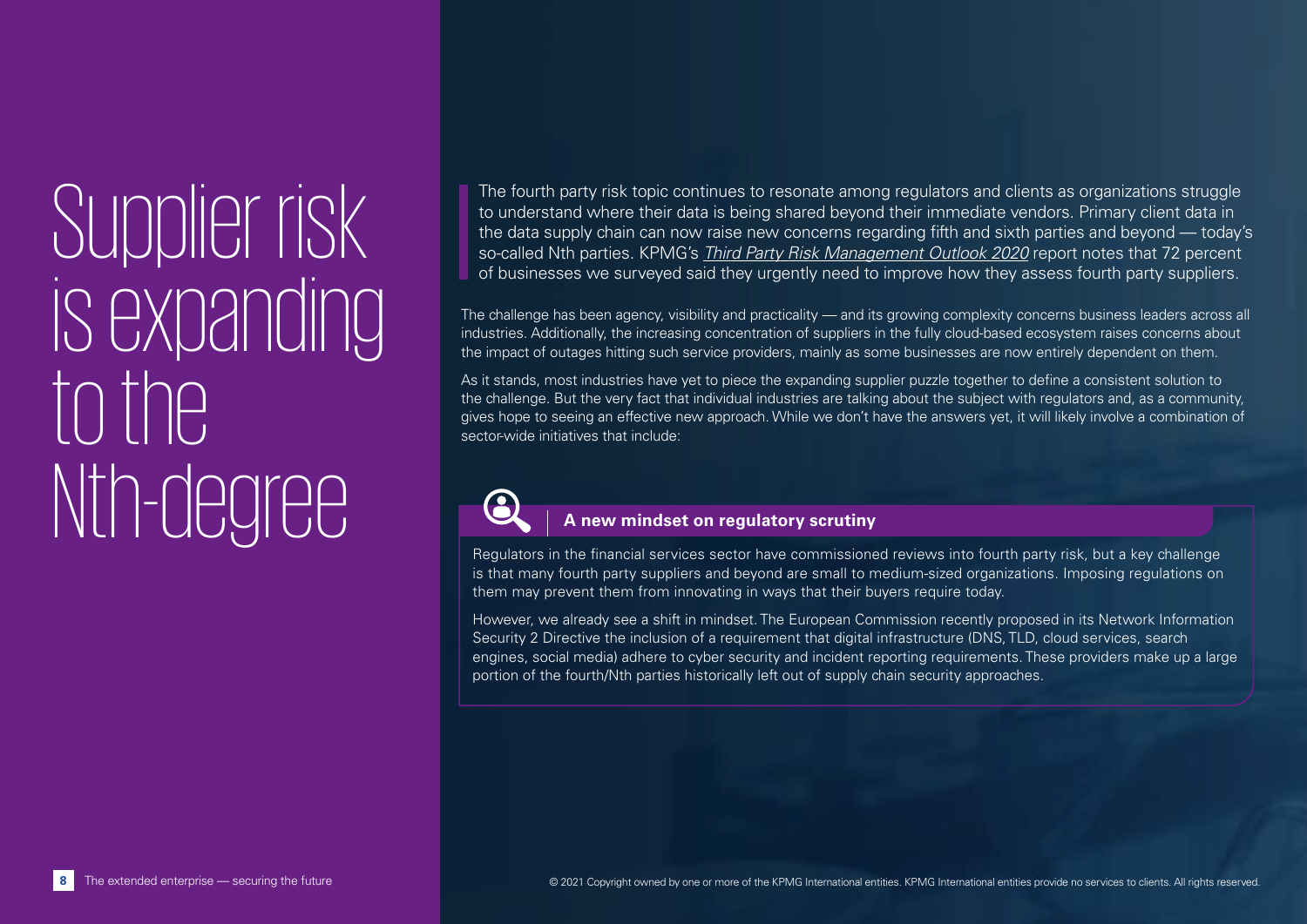

### **Greater collaboration is the way forward**

In some industries, such as financial services and oil and gas, major players rely on a common set of suppliers. Could the major organizations in an industry, as the dominant set of buyers, influence suppliers to adopt similar third party security approaches with their suppliers? Could sectors gain a new view of fourth party risk by working together and sharing threat intelligence? There is hope. And community led initiatives around training and awareness could also enhance the role of fourth parties themselves in securing today's expanding ecosystems.



### **Plugging into security rating and monitoring capabilities**

We've already mentioned that security rating and monitoring organizations are evolving their capabilities to give organizations more relevant data when they need it. Organizations should take advantage of this and plug fourth parties into these capabilities to determine risk exposure. Obtaining visibility of fourth, fifth and sixth parties remains the biggest challenge here, however.



### **Managing cloud-bound data**

Organizations have a new glimmer of hope as they continue to embark on enterprise-wide cloud transformation. Post-cloud transformation, they could gain an enhanced — and encouraging — ability to control how their extended suppliers access and use their data. Rather than transferring data between multiple parties, suppliers may simply get access rights to data stored in the cloud, thus giving cloud providers the power to implement data security and access controls tailored to each supplier.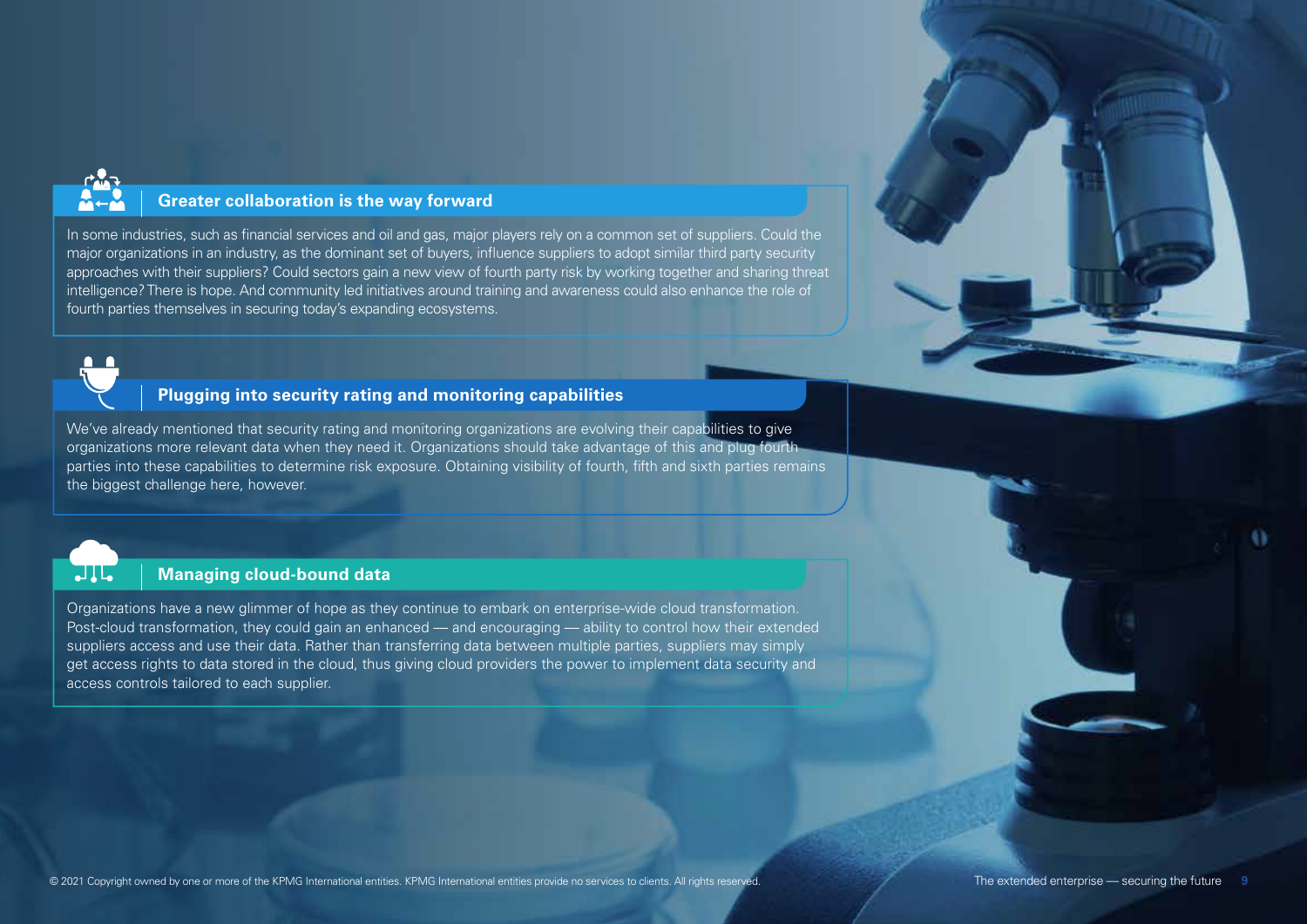### Forging closer collaboration ann connections

The ability to innovate and collaborate in the new reality requires an ability to more easily integrate data and suppliers into the ecosystem without significant disruption. Data drives innovation in the modern economy, and open architectures and open application programmable interfaces (APIs) are at the heart of this. Acting as the bridges that connect organizations to third parties and their wider ecosystems, APIs have become crucial for the future of commerce.

### **Open banking**

In the Open Banking era, APIs have helped create stronger, more dynamic links between banks and customers and have opened up the European market to so-called challenger banks. With market competition increasing, APIs are now pivotal to quickly innovate and meet customer demand. Some banks implement APIs to encourage collaborative innovation and data sharing with third party partners, suppliers and other businesses. One set of banks developed an API marketplace to collaborate with various stakeholders, including fintechs, on new online banking concepts, customer data, credit cards, payments and accounts.

To help address such timely questions and identify principal security issues when managing API integration, the [Open Web Application Security Project](https://owasp.org/www-project-api-security/) (OWASP) has published the API Security Project. We encourage security leaders to explore this to understand how to address any potential security issues.

As open API infrastructure becomes more widespread, we're likely to see strong vertical integration of the supply chain — opening up significant considerations for ecosystem security governance. An organization's data environment may now extend outwards to the Nth party. As a result, questions to consider include:

> How do organizations then capture customer data movement as it flows fluidly through a supply chain?

What do the data-flow diagrams of the future look like?

How do organizations monitor customer behavior for fraud prevention or marketing purposes when they're potentially intermediated by layers of third party APIs that act as an air gap?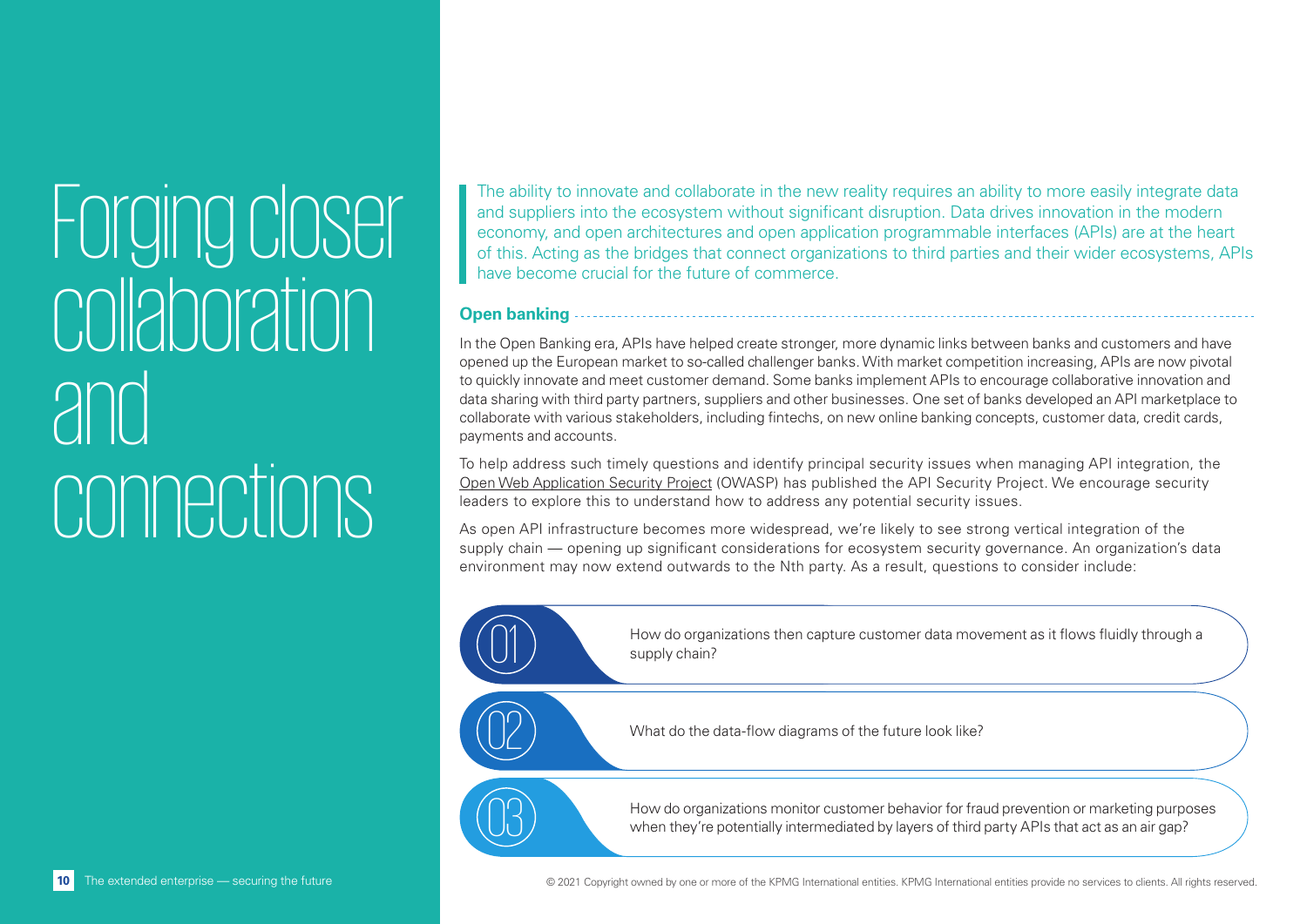### Let's make smarter choices on data security and privacy

While innovation and collaboration influence our ability to secure the ecosystem, consumer data's vastly increased flow and accessibility are also creating significant new privacy challenges. Amid growing privacy, security and ethical concerns and regulatory scrutiny in the wake of the pandemic, the importance of understanding your data environment becomes a central focus. Nowhere does this play out in the privacy arena more clearly than in the area of data subject rights (DSR).

Under a growing number of regulations across the globe — Europe's GDPR, California's Consumer Privacy Act, Brazil's LGPD, to name a few — consumers and in some cases employees have gained legal rights to increased visibility, transparency and control of data that companies have collected or purchased. Meanwhile, the EU Court of Justice's recent [Schrems II](https://www.europarl.europa.eu/RegData/etudes/ATAG/2020/652073/EPRS_ATA(2020)652073_EN.pdf) case ruling will likely have a major impact on the transfer of personal data between the EU and the US.

From a consumer perspective, privacy advocates and laypeople alike are being enabled to make better choices about the companies they deal with and how effectively their data is being managed. From a corporate standpoint, timely and accurate fulfillment of such rights, especially at scale, has proven tremendously difficult. This is largely driven by two factors.



### **It's extremely difficult**

Proactively building and maintaining a program and systems to manage and secure personal data across a large, complex ecosystem that encompasses a wide array of suppliers and stakeholders can be extremely difficult. For many industries, we have seen limited progress on enhancing visibility to personal data, or on data subject right request fulfilment. However, with the continued global emergence of privacy and data protection regulations, now may be an ideal time to 'bite the bullet' and build a best-in-class data management and protection program.



### **Culture and policy**

Cultural norms, in some cases enforced by policy, have only exacerbated the problem. Take, for example, data retention practices. In the era of cheap data storage, many companies still suggest or require that employees retain business records perpetually, regardless of business circumstances. Setting aside legal discovery concerns, the volume of data this approach generates makes creating an inventory to support DSR next to impossible.

A framework for understanding how data flows throughout the ecosystem, dependencies on its use and protecting customer privacy throughout the ecosystem is becoming imperative. This will likely require a different level of cooperation among participants, as well as stricter enforcement downstream.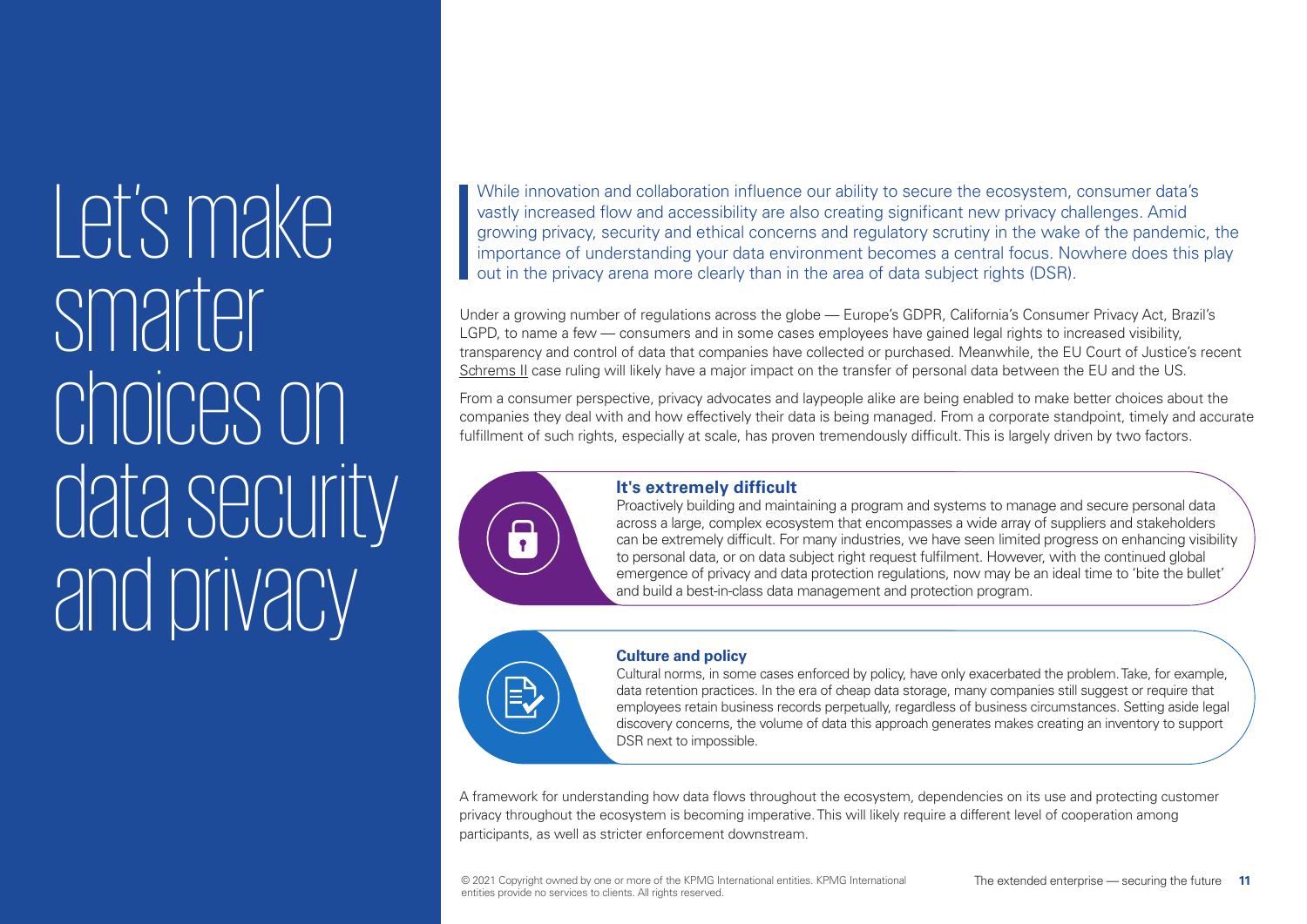### Regulators now have a timely opportunity to drive progress

The regulatory landscape on third party risk management and security is evolving at pace. New regulations are being implemented at regional and country levels. These include the California Consumer Privacy Act, the EU's General Data Protection Regulation, Australia's CPS 234 Regulation and more, all of which aim to provide quidance and clarity on third party risk management.

One of the roles among regulators is to apply a strategic lens to market challenges. The pandemic has forced organizations, sectors and nations to question fundamental assumptions about the interconnectedness of our global market ecosystems, their dependence on technology, and their resilience in the face of cyber attacks. More than anything else, the pandemic has revealed the need for governments and regulators to take a step back and gain a holistic view of how we identify single points of failure in industry ecosystems and how we make sectors resilient to catastrophic cyber attacks.

### **Key to success — action at the industry level**

Input from critical industries will be crucial to understanding the most effective approach. Action to drive such behaviors would represent significant intervention on behalf of governments — tying in with efforts to drive ecosystem-wide active defense models to target cyber, fraud and organized-crime threat groups. For example, The UK National Cyber Security Centre's active defense program is now in its fourth year, offering a range of protective services to the UK public sector and beyond.

Industry input is key to ensuring that regulation of cyber third party assurance stays current, productive and advantageous to market ecosystems as a whole, ultimately ensuring buy-in from those they're seeking to protect. Our current approach to cyber third party assurance is no longer suited to today's bold new reality. This decade, regulators have an opportunity to embed an uncommon combination of resilience and agility into governance and to drive true efficiency enhancement.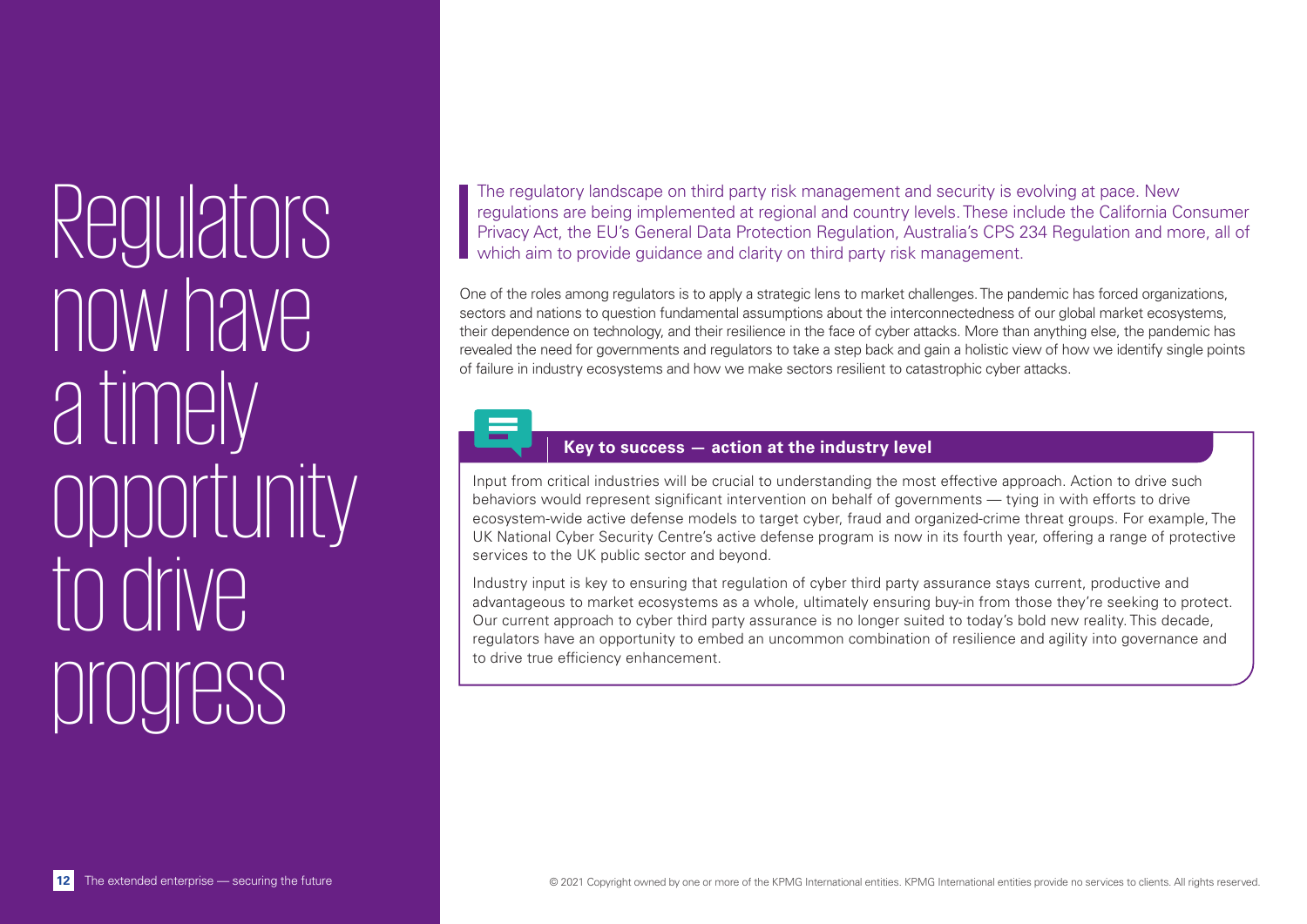### Working together to evolve! ecosystems

We need to consider methodologies that can better scope assessments, provide more continuous data and monitor those controls that are critical to the proper functioning of the service. However, KPMG's *[Third party Risk Management Outlook 2020](https://home.kpmg/xx/en/home/insights/2020/08/third-party-risk-management-outlook-2020.html)* report identified that only 26 percent of businesses believe they have all the data needed to carry out required assessments. In addition, 37 percent of respondents cited technical barriers, such as incompatible systems, as obstacles to sharing third party data across the enterprise.

### **The role of modern technologies**

The new third party risk assessment model requires modern technologies that can ingest, process and learn from internal and vendor data and systems. Until the ecosystem starts to build security visibility, remediation and resiliency into our open-innovation model itself, it won't be easy to move at a speed necessary to solve these challenges. Fortunately, innovations in continuous controls monitoring, threat intelligence and machine learning have opened new doorways for businesses to address them.

### **Improved legal and regulatory frameworks**

This new ecosystem driven cyber environment will likely require improved legal and regulatory frameworks that reduce agency considerations that often lead to lower visibility and increased liability. Several federal governments have started to break down silos hindering speed in cyber adoption and visibility. Building machine readability, shareability and risk-driven models into our assessments are also beginning to help.

Organizations should look to some of these models commercially and enable better ecosystem frameworks to support interoperability, reduced liability and lower regulatory hurdles to meet security objectives.

By working together, building a risk management, regulatory, privacy, resilience and technology framework, we can continue to evolve our ecosystems and reduce risk. We look forward to a new reality that allows much-needed innovation and progress to move at the speed of business.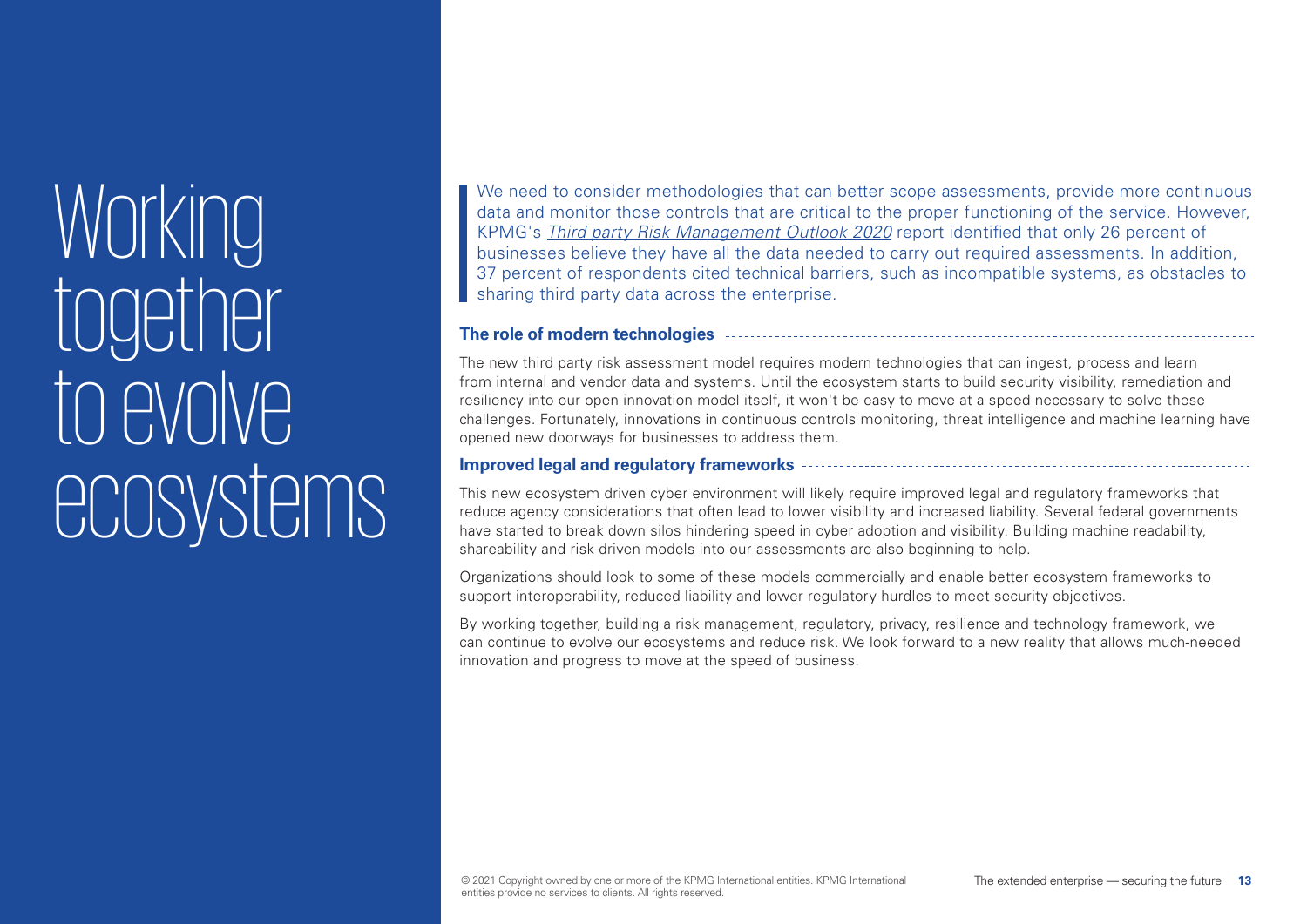### How KPMG can help

At KPMG, our global organization of cyber security professionals offers a multidisciplinary view of risk. We help you carry security throughout your organization, so you can anticipate tomorrow, move faster and get an edge with secure and trusted technology.

No matter where you are on your cyber security journey, KPMG firms have expertise across the continuum from the boardroom to the data center. In addition to assessing your cyber security and aligning it to your organization's priorities, we help you develop advanced solutions, implement them, monitor ongoing risks and help you respond effectively to cyber incidents.

KPMG brings an uncommon combination of deep technical expertise, strong business insights and creative professionals who can help you secure your third party relationships and realize the value of your third party security investments — positioning you to confidently grow your business. Together, let's create a trusted digital world, so we can push the limits of what's possible.

**14** The extended enterprise — securing the future **Extended in the South of the South of the KPMG** International entities. KPMG International entities provide no services to clients. All rights reserved.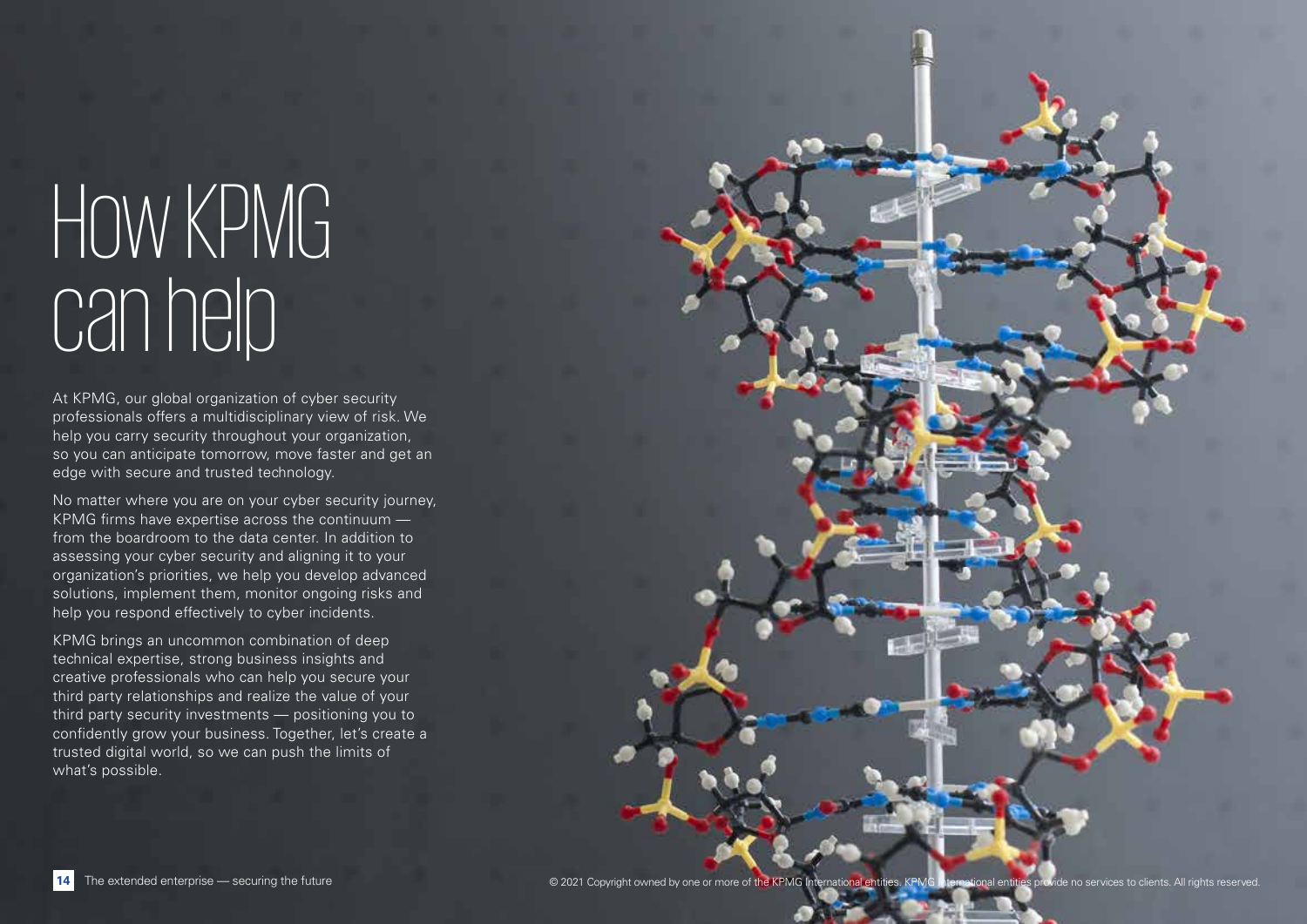## Our authors



**Jonathan Dambrot Global Third Party Security Leader**  KPMG in the US



**Orson Lucas Principal, Cyber Security Services**  KPMG in the US



**Jackie Hennessey Director, Cyber Security Services**  KPMG in Ireland

**Caroline Rivett** 

**Sciences Leader**  KPMG in the UK

**Global Cyber Security Life** 



**Pratiksha Doshi Director, Cyber Security Services**  KPMG in India



**David Ferbrache Global Head of Cyber Futures**  KPMG



**Rangana Guha Director, Cyber Security Services**  KPMG in the US

**Sebastiaan Pronk Manager, Cyber Security Services**  KPMG in the UK